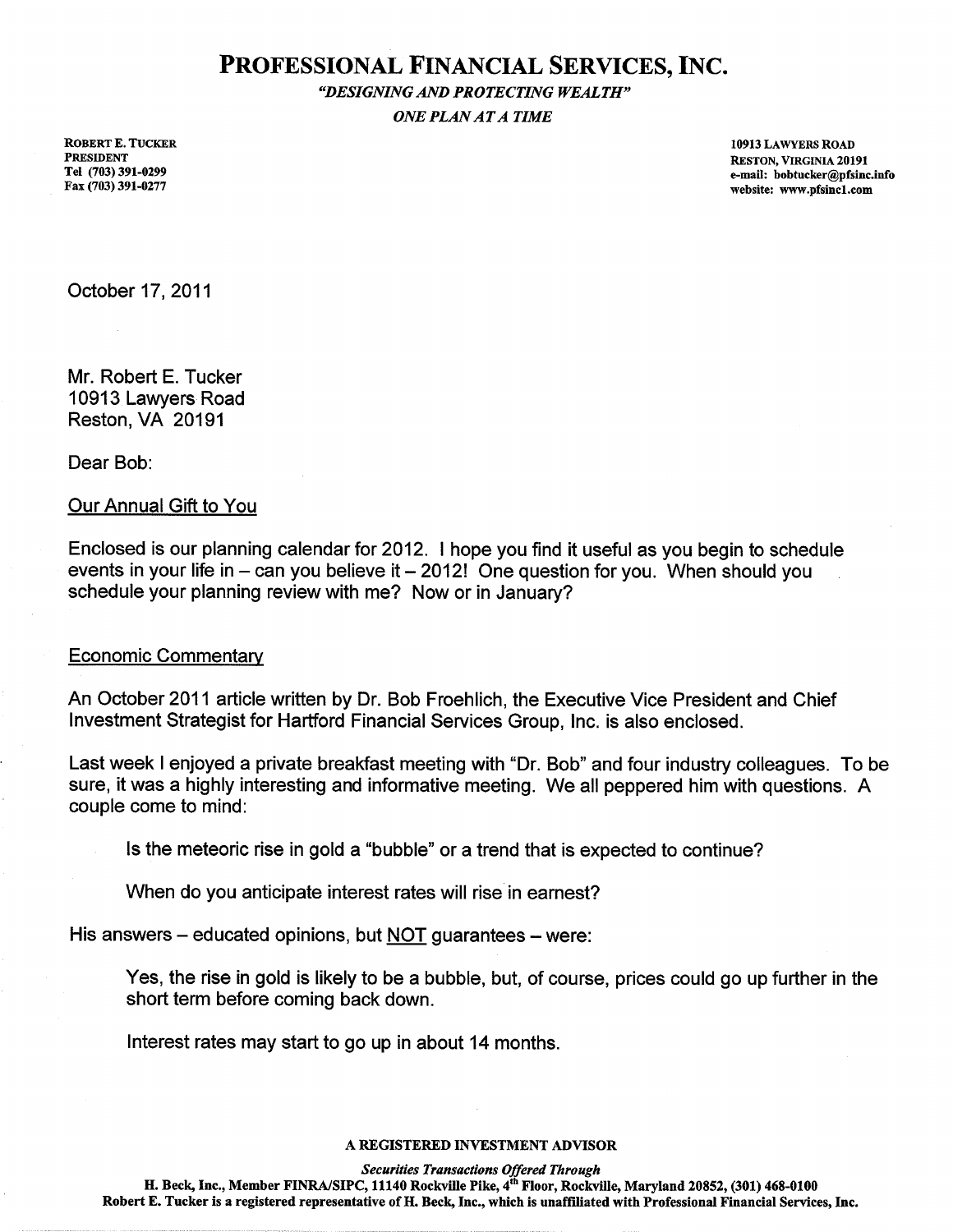October 17, 2011 Page Two

Although the stock market has been highly volatile and may well continue that pattern, it appears it is a good choice – right now – for long term investing.

As always, the key question is "Do you have enough cash for living expenses?" If so, and if you can afford to add to your investments, let's talk about additional equity purchases. Two cautions are in order. First, strategic diversification is a mandatory part of investing. Second, investment decisions should be made with a long term perspective and with volatility expected.

Simply put, there are no guarantees.

# Family Matters

Paige Louise Weilmuenster (Lulu), my granddaughter, was born on October 6<sup>th</sup>. Weighing in at 6 pounds, 9 ounces, and almost 20 inches in length, she is stunningly beautiful (a comment customarily made my all grandparents). Thankfully, she has not yet asked for money, although any request will almost certainly be granted!

To say the absolute least, she is a phenomenally wonderful addition to the family and we are all thrilled she has come into our lives. Gigi, a.k.a. my wife, Linda, is beside herself with joy. For that matter, I am pretty happy too – an understatement!

Since this is my letter, I get to include pictures, and here they are. It is important to know that Lulu, Linda and I now have a common "enemy" – the parents – daughter Alexis and son-in-law Matthew.